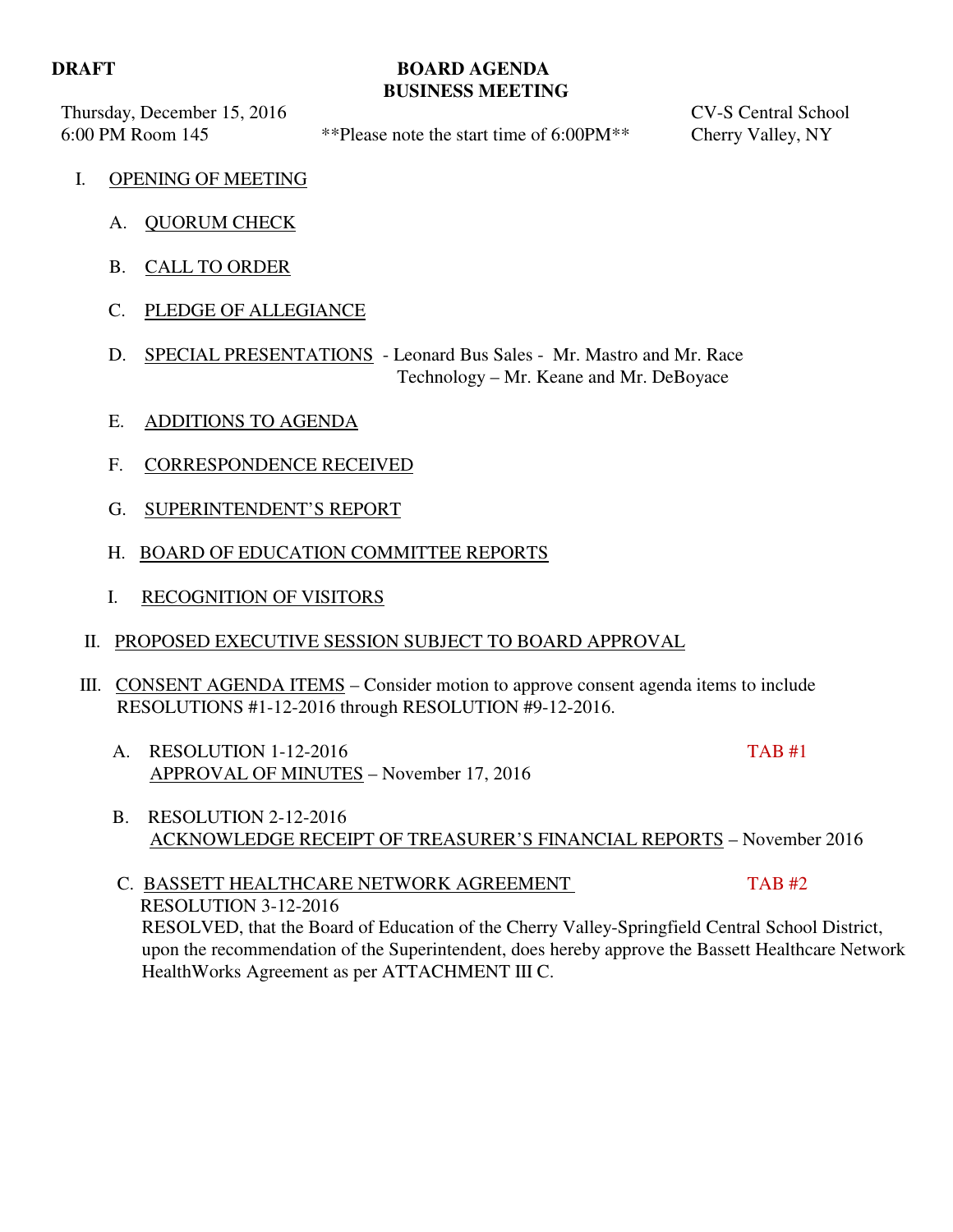## D. PERSONNEL

## RESOLUTION 4-12-2016

 RESOLVED, that the Board of Education of the Cherry Valley-Springfield Central School District, upon the recommendation of the Superintendent, does hereby appoint September Amspacher to position as a Teacher's Aide effective December 16, 2016 for the 2016-2017 school year or until the position is deemed unnecessary.

## RESOLUTION 5-12-2016

 RESOLVED, that the Board of Education of the Cherry Valley-Springfield Central School District, upon the recommendation of the Superintendent, does hereby approve the following mentee/mentor pairings for the 2016-2017 school year: Debra Whiteman and Danielle Burr – Tammie Waterman

### RESOLUTION 6-12-2016

 RESOLVED, that the Board of Education of the Cherry Valley-Springfield Central School District, upon the recommendation of the Superintendent, does hereby approve the following Extra-curricular appointment for the 2016-2017 school year: LMC After School – Diane Kroon

### RESOLUTION 7-12-2016

 RESOLVED, that the Board of Education of the Cherry Valley-Springfield Central School District, upon the recommendation of the Superintendent, does hereby appoint the following as an Instructional Support Staff Substitute for the 2016-2017 school year: Sandra Mravlja Richfield Springs

### RESOLUTION 8-12-2016

 RESOLVED, that the Board of Education of the Cherry Valley-Springfield Central School District, upon the recommendation of the Superintendent, does hereby approve the following as volunteers for the 2016-2017 school year: Tristan Davis Fralick Robin Horne Maggie Pokorny

### RESOLUTION 9-12-2016

 RESOLVED, that the Board of Education of the Cherry Valley-Springfield Central School District, upon the recommendation of the Superintendent, does hereby approve the following as a piano accompanist for the 2016-2017 school year: Susan Ethington

### IV. NEW BUSINESS

### A. PERSONNEL

RESOLUTION 10-12-2016

 RESOLVED, that the Board of Education of the Cherry Valley-Springfield Central School District, upon the recommendation of the Superintendent, does hereby approve the following as volunteers for the 2016-2017 school year: Gregory Lowry Bridgett Manley Charles Strange

### B. POLICY REVIEW TAB #3

RESOLUTION 11-12-2016

 RESOLVED, that the Board of Education of the Cherry Valley-Springfield Central School District does hereby conduct a review of Policy and Regulation 8121.1 Opioid Overdose Prevention.

### V. OLD BUSINESS